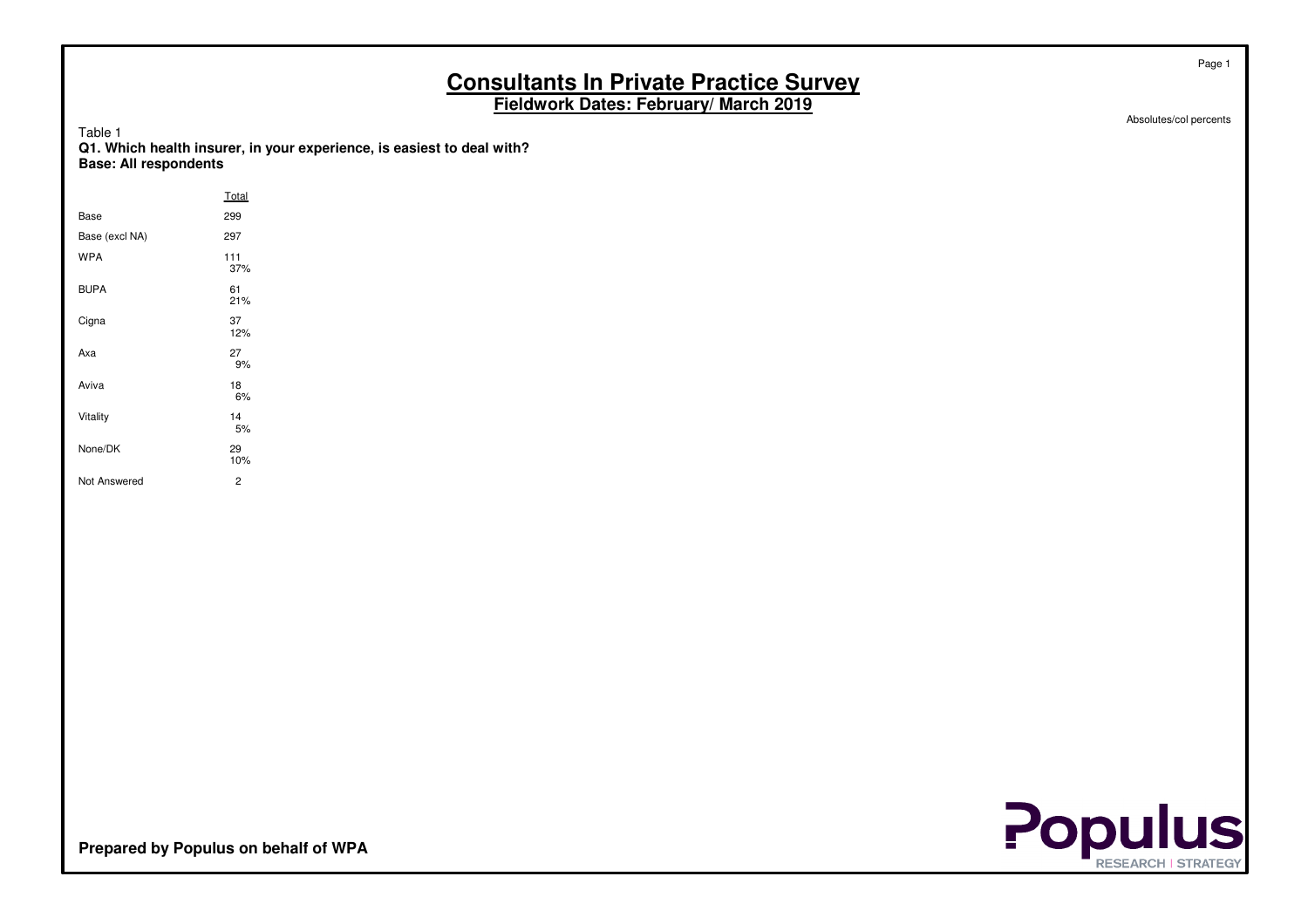Absolutes/col percents

Page 2

|  | ۱<br>4 M A |  |  |
|--|------------|--|--|
|--|------------|--|--|

| Tault <i>L</i><br>Q2. Which health insurers, in your view, allow you to exercise your clinical judgement and freedom? |
|-----------------------------------------------------------------------------------------------------------------------|
| <b>Base: All respondents</b>                                                                                          |
|                                                                                                                       |

|                | Total      |
|----------------|------------|
| Base           | 299        |
| Base (excl NA) | 296        |
| <b>WPA</b>     | 195<br>66% |
| Cigna          | 127<br>43% |
| Aviva          | 97<br>33%  |
| Vitality       | 91<br>31%  |
| Axa            | 66<br>22%  |
| <b>BUPA</b>    | 60<br>20%  |
| None/DK        | 42<br>14%  |
| Not Answered   | 3          |

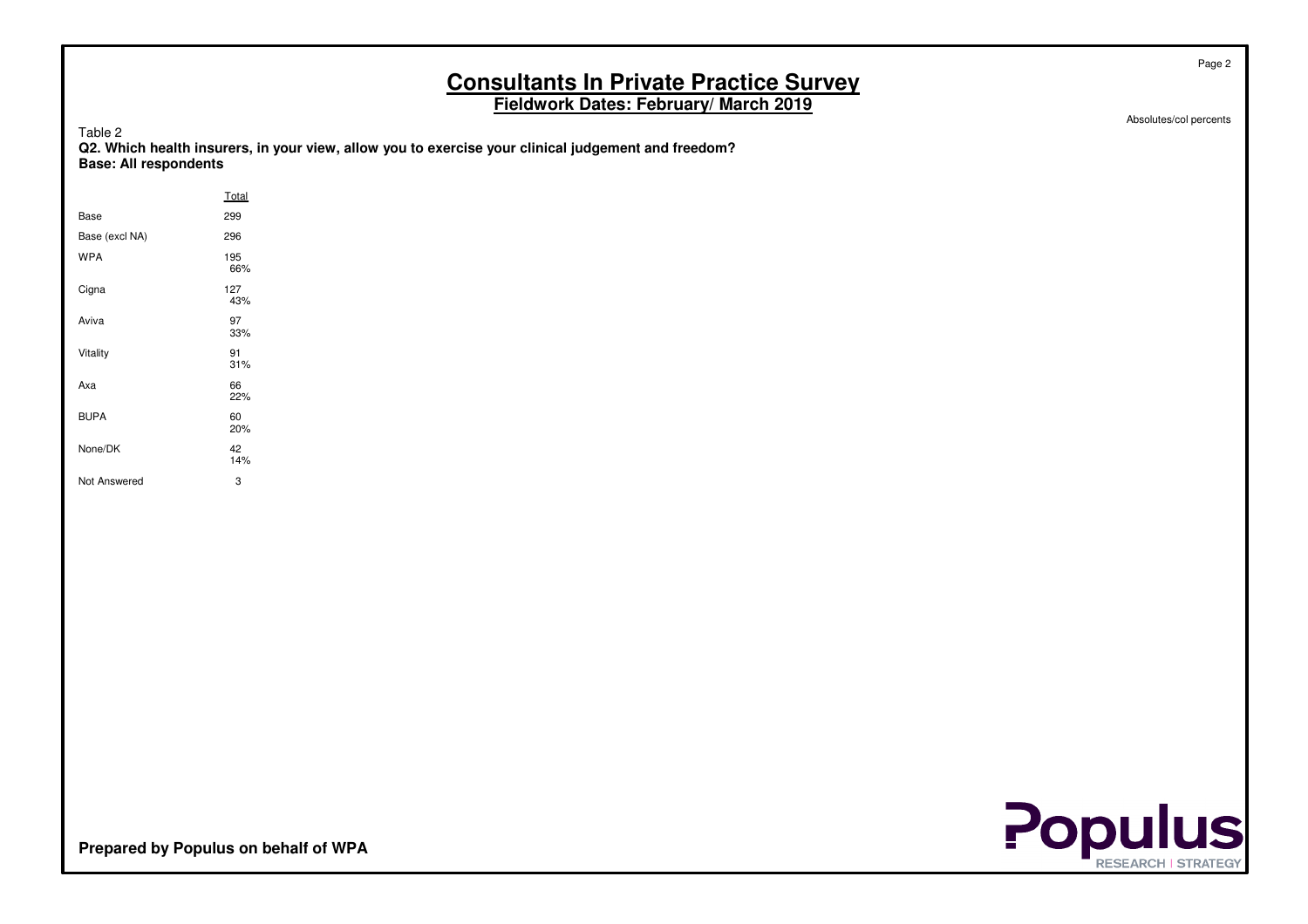Absolutes/col percents

Page 3

| anie |  |  |
|------|--|--|
|------|--|--|

| i uviv v                                                                                                     |
|--------------------------------------------------------------------------------------------------------------|
| Q3. In the event of some clinical/insurance issue, which health insurer is most approachable and responsive? |
| <b>Base: All respondents</b>                                                                                 |
|                                                                                                              |

|                | Total     |
|----------------|-----------|
| Base           | 299       |
| Base (excl NA) | 294       |
| <b>WPA</b>     | 98<br>33% |
| <b>BUPA</b>    | 57<br>19% |
| Cigna          | 33<br>11% |
| Axa            | 20<br>7%  |
| Vitality       | 20<br>7%  |
| Aviva          | 20<br>7%  |
| None/DK        | 46<br>16% |
| Not Answered   | 5         |

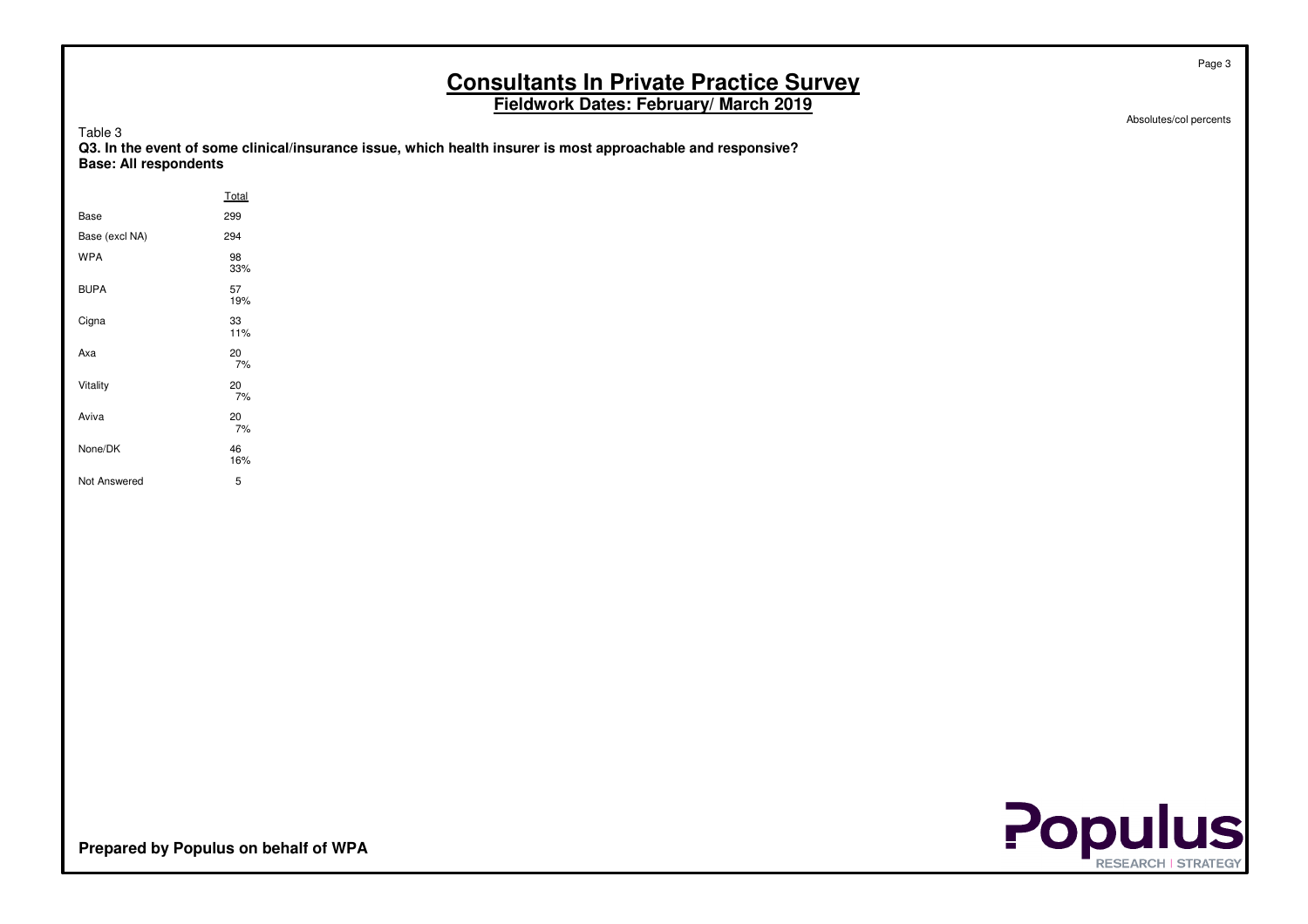Absolutes/col percents

Page 4

|  | ۱.<br>Æ |  |  |
|--|---------|--|--|
|--|---------|--|--|

| Base: All respondents | Q4. Which health insurer, in your view, has the best comprehension of clinical matters? |
|-----------------------|-----------------------------------------------------------------------------------------|
|                       | Total                                                                                   |

| Base           | 299        |
|----------------|------------|
| Base (excl NA) | 290        |
| <b>WPA</b>     | 102<br>35% |
| <b>BUPA</b>    | 42<br>14%  |
| Cigna          | 22<br>8%   |
| Axa            | 17<br>6%   |
| Aviva          | 17<br>6%   |
| Vitality       | 8<br>3%    |
| None/DK        | 82<br>28%  |
| Not Answered   | 9          |